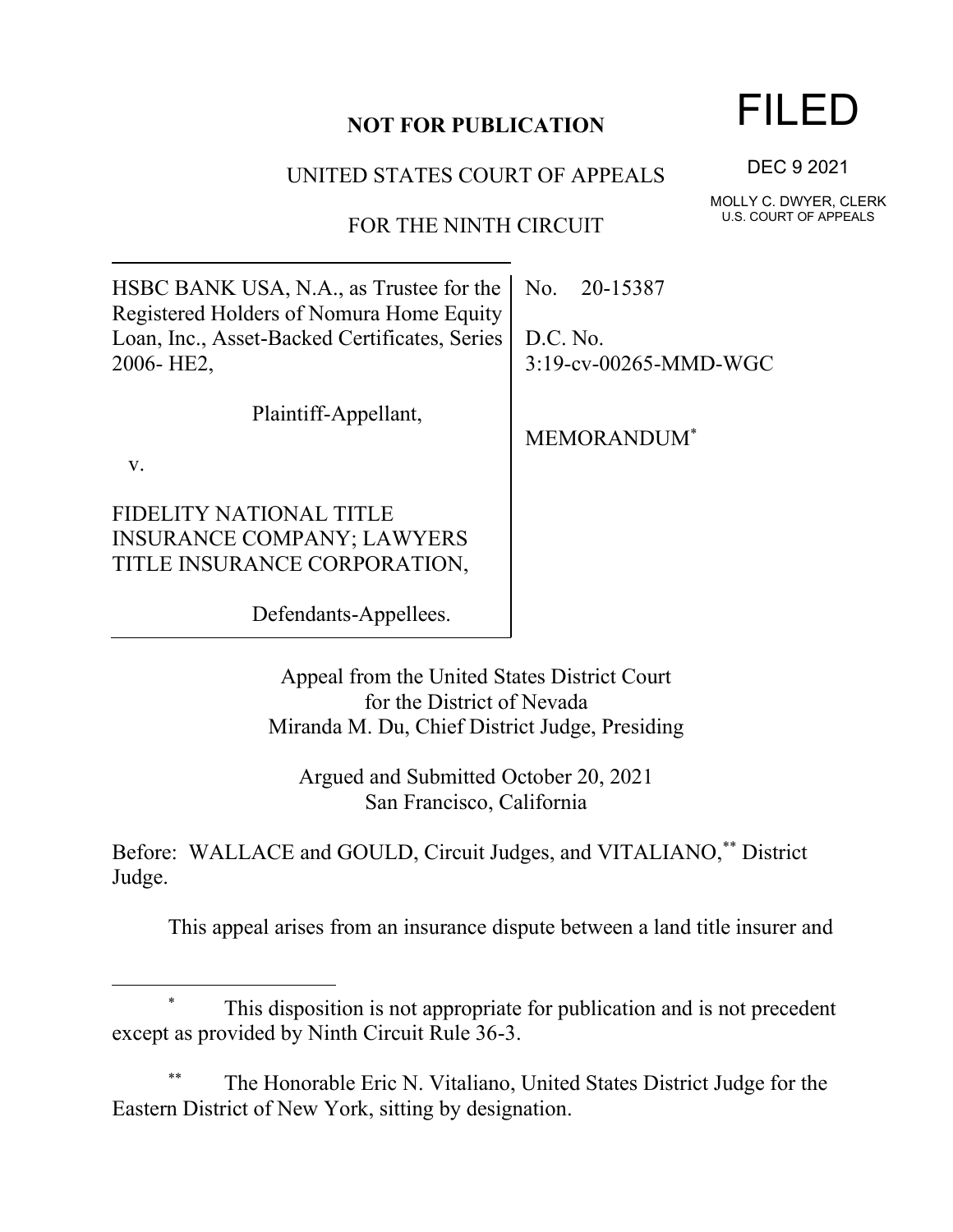its insured client. A Nevada homeowners association ("HOA") foreclosed on a property in which Appellant HSBC had previously secured a Deed of Trust. After the foreclosure, Appellant filed a claim with their title insurance provider, Fidelity National Title Insurance Company ("FNTIC"), requesting indemnity and protection under the terms of the insurance policy. FNTIC denied Appellant's insurance claim and Appellant filed the underlying action in District Court for the District of Nevada alleging violations of NRS § 686A.310, breach of contract, and breach of fiduciary duty claims. The district court dismissed Appellant's complaint without leave to amend, on futility grounds, after Appellees moved for judgment on the pleadings. Now, Appellant challenges both the district court's grant of judgment on the pleadings in the Appellees' favor and the district court's denial of leave to amend.

We review *de novo* an order granting judgment on the pleadings, accepting facts alleged by the nonmoving party as true and drawing all inferences in its favor. *LeGras v. AETNA Life Ins. Co.*, 786 F.3d 1233, 1236 (9th Cir. 2015). A district court's grant of judgment on the pleadings is proper when, "taking all allegations in the pleading as true, the moving party is entitled to judgment as a matter of law." *Merchants Home Delivery Serv., Inc. v. Frank B. Hall & Co.,* 50 F.3d 1486, 1488 (9th Cir. 1995). Dismissals without leave to amend are "appropriate when it

2 a set of  $\sim$  2 a set of  $\sim$  2 a set of  $\sim$  2 a set of  $\sim$  3 a set of  $\sim$  3 a set of  $\sim$  3 a set of  $\sim$  3 a set of  $\sim$  3 a set of  $\sim$  3 a set of  $\sim$  3 a set of  $\sim$  3 a set of  $\sim$  3 a set of  $\sim$  3 a set of  $\sim$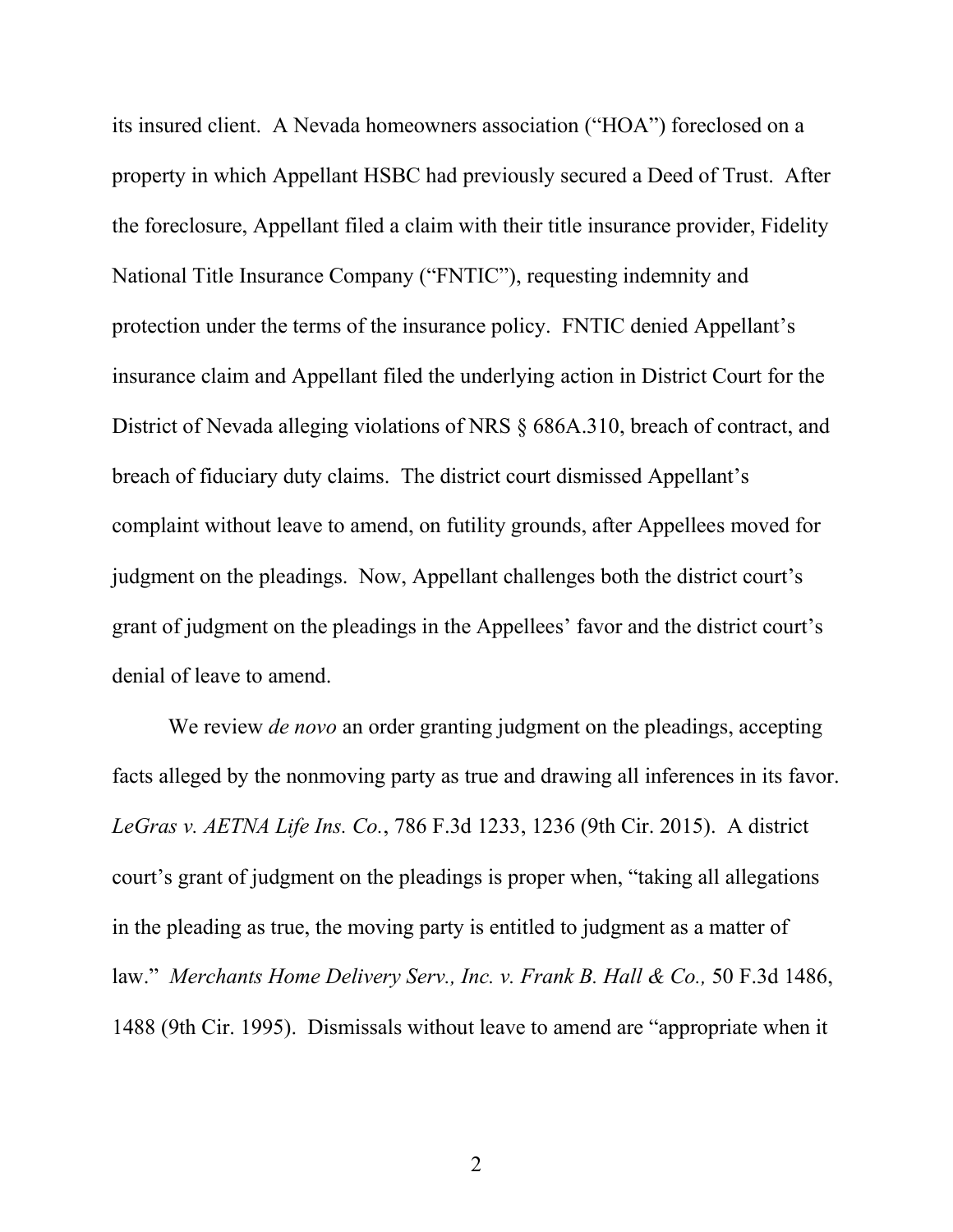is clear that the complaint cannot be saved by further amendment." *Polich v. Burlington Northern, Inc.,* 942 F.2d 1467, 1472 (9th Cir. 1991).

Appellant argues that, if it had been allowed leave to amend, it "could have amended the allegations by including more detail to its claims to assert that F[NTIC]'s own guidelines and endorsement manuals admit there is coverage under the ALTA Policy for damages arising from the Nevada HOA Sale."Reviewing Appellant's arguments *de novo*, we vacate and remand.

First, FNTIC's insurance manuals are probative as to whether or not FNTIC knew that the insurance policy and additional addenda were supposed to protect Appellant from its losses in the foreclosure sale of the property at issue. In a related case with similar claims against FNTIC, we held that FNTIC's insurance manual is "probative of a variety of insurance products Fidelity offered that provide title insurance for property located within a homeowners' association." *Deutsche Bank Nat'l Tr. Co. v. Fid. Nat'l Title Ins. Co.*, No. 20-15849, 2021 WL 5002215, at \*1 (9th Cir. Oct. 28, 2021).

Appellant here presents nearly identical claims against FNTIC as those in *Deutsche Bank*. 2021 WL 5002215. Because the manuals would be probative as to the protections offered and sold to Appellant, which is the crux of the Appellant's claims, the manuals potentially may support Appellant HSBC's claims. The possible probative value of the manuals is sufficient to support

3